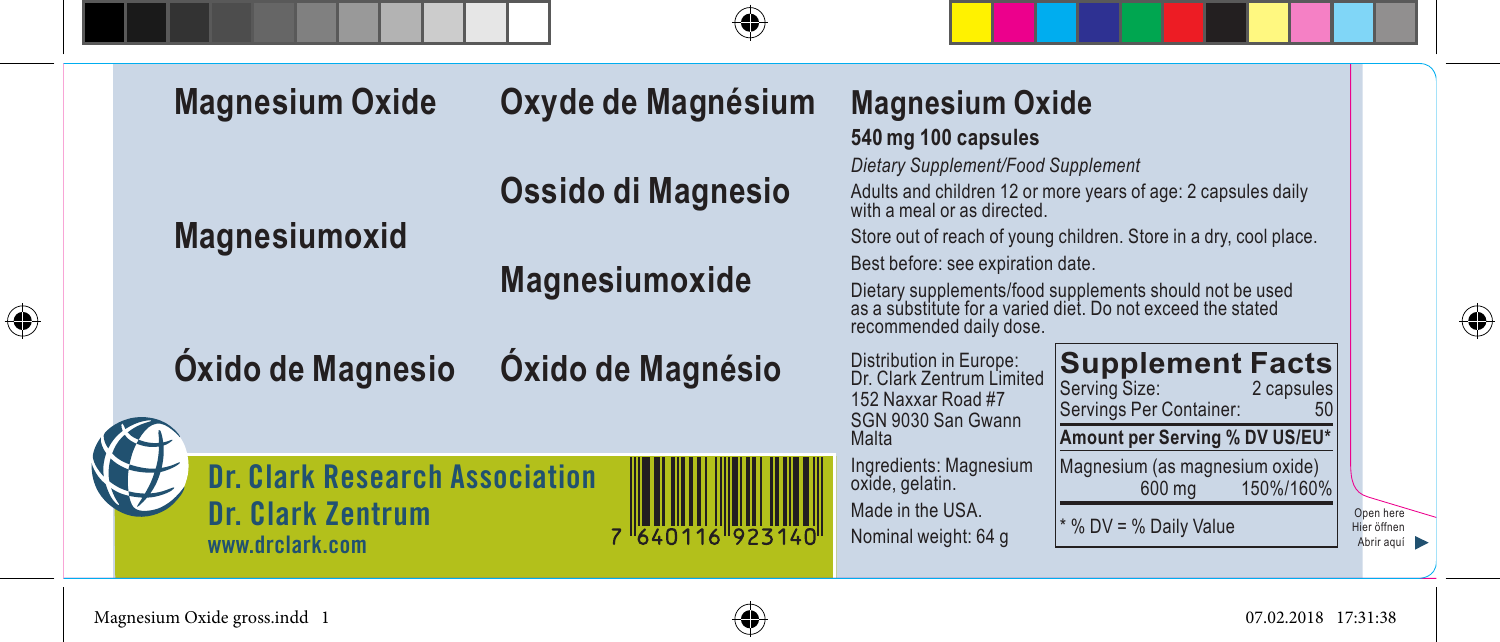⊕

# **Magnesiumoxide**

#### **540 mg 100 capsule**

*Voedingssupplement*

Volwassenen en kinderen vanaf 12 jaar: 2 capsules per dag bij een maaltijd of zoals voorgeschreven door arts/deskundige.

Buiten bereik en zicht van jonge kinderen houden. Droog en op kamertemper- atuur bewaren.

Uiterste gebruiksdatum: voedingssupplement niet meer gebruiken na datum vermeld achter 'exp'.

Voedingssupplementen mogen niet als vervanging van een gevarieerde en evenwichtige voeding en van een gezonde levensstijl gebruikt worden. De aanbevolen dagelijkse portie niet overschrijden.

Nominale hoeveelheid: 64 g

**Dr. Clark Research Association Dr. Clark Zentrum www.drclark.com**



### **Voedingswaarde**

| Dosis:<br>Doseringen per pakket:         | 2 capsules<br>50 |
|------------------------------------------|------------------|
| 2 capsules bevatten                      | ADH US/ADH EU*   |
| Magnesium (als magnesiumoxide)           |                  |
| 600 mg                                   | 150%/160%        |
| *ADH = Aanbevolen Dagelijkse Hoeveelheid |                  |



Ingrediënten: magnesiumoxide, gelatine. Geproduceerd in de VS.

Distributeur Nederland: Clark Nederland www.clarknederland.nl info@clarknederland.nl

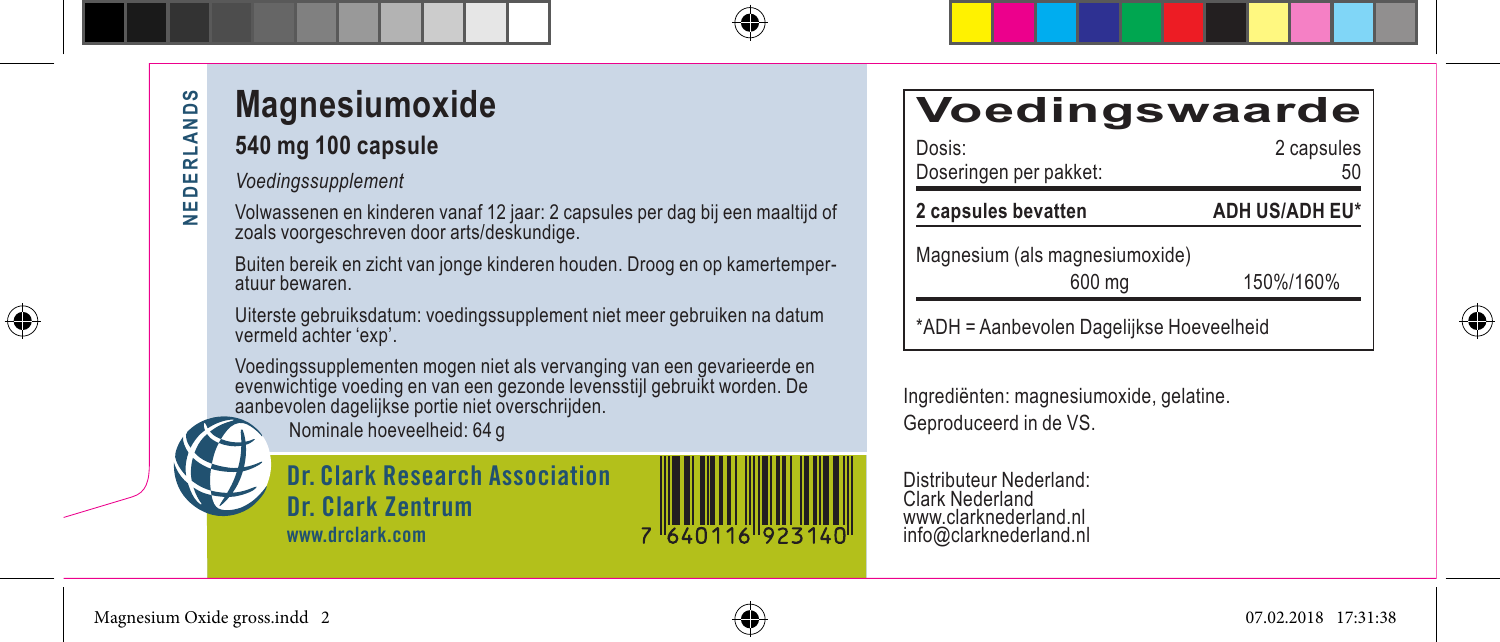# **DEUTSCH DEUTSCH**

⊕

### **Magnesiumoxid**

### **540 mg 100 Kapseln**

#### *Nahrungsergänzungsmittel*

Erwachsene und Kinder über 12 Jahren: 2 Kapseln täglich zu einer Mahlzeit oder gemäss Empfehlung.

Ausserhalb der Reichweite von kleinen Kindern lagern. An einem kühlen, trockenen Ort lagern.

Mindestens haltbar bis: siehe Verfalldatum auf der Vorderseite, mit "exp" gekennzeichnet.

Nahrungsergänzungsmittel sind kein Ersatz für eine ausgewogene und abwechslungsreiche Ernährung. Angegebene empfohlene Tagesdosis nicht überschreiten.

Nennfüllmenge: 64 g

**Dr. Clark Research Association Dr. Clark Zentrum www.drclark.com**

### **Nährwerttabelle**

| Einnahmeempfehlung:<br>Einheiten pro Packung:                                                                                                                      | 2 Kapseln<br>50       |  |
|--------------------------------------------------------------------------------------------------------------------------------------------------------------------|-----------------------|--|
| 2 Kapseln enthalten                                                                                                                                                | <b>US RDA/EU RDA*</b> |  |
| Magnesium (als Magnesiumoxid)<br>600 mg                                                                                                                            | 150%/160%             |  |
| *RDA = empfohlene Tagesdosis gemäss 21 CFR 101<br>(US) bzw. EU Richtlinie 2008/100/EG (EU), umgesetzt für<br>Deutschland in der Nährwert-Kennzeichnungsverordnung. |                       |  |

Zutaten: Magnesiumoxid, Gelatine (Überzugsmittel). Hergestellt in den Vereinigten Staaten. Vertrieb in Europa: Dr. Clark Zentrum Limited, 152 Naxxar Road #7, SGN 9030 San Gwann, Malta.



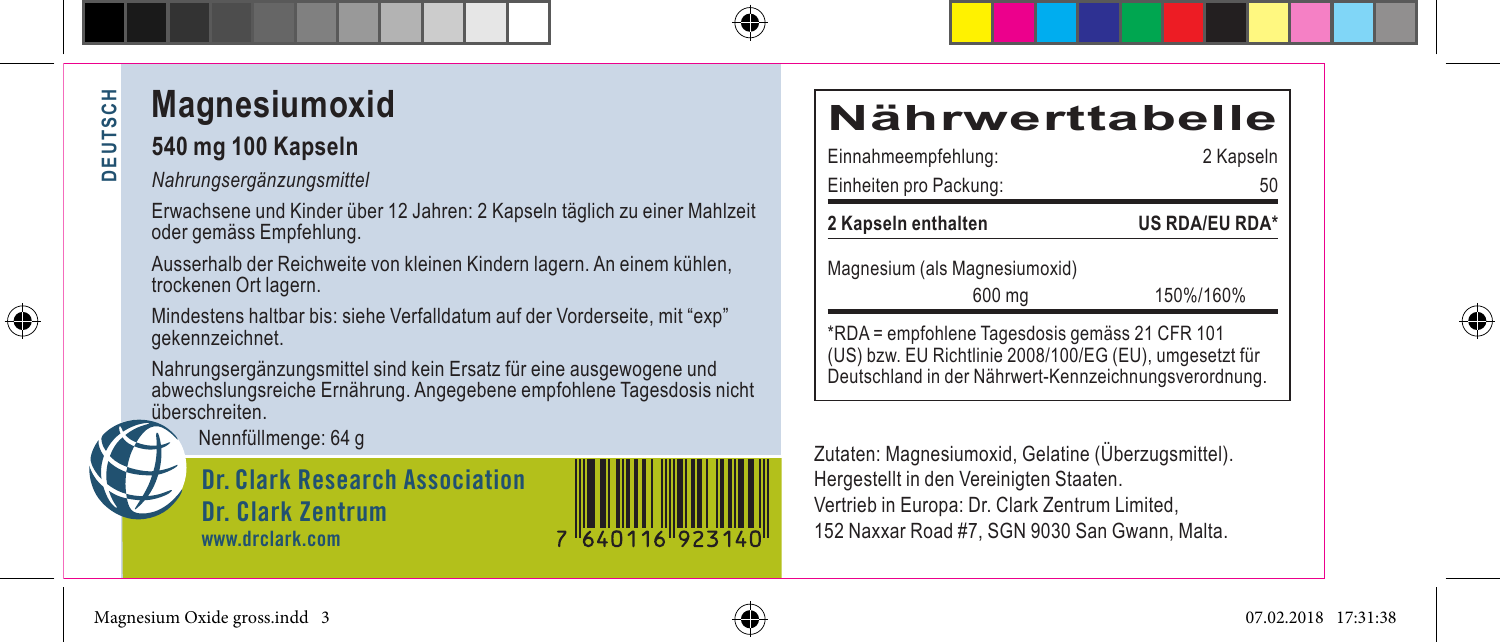**PORTUGUÉS PORTUGUÊS**

⊕

# **Óxido de Magnésio**

### **540 mg 100 cápsulas**

*Suplemento alimentar*

Adultos e crianças acima de 12 anos: 2 cápsulas por dia com uma refeição ou como recomendado.

Guardar fora do alcance das crianças de tenra idade. Armazenar em local fresco e seco.

Melhor antes: ver data de caducare, marcado "exp".

Os suplementos alimentares não devem ser utilizados como substitutos de um regime alimentar variado. Não exceda a dose diária recomendada. Peso nominal: 64 g





## **Valor alimentício**

| Dosagem:                          | 2 cápsulas     |  |
|-----------------------------------|----------------|--|
| Porções por embalagem:            | 50             |  |
| 2 cápsulas contêm                 | DDR US/DDR UE* |  |
| Magnésio (como óxido de magnésio) |                |  |
| 600 ma                            | 150%/160%      |  |
| *DDR = Dose Diária Recomendada    |                |  |

Ingredientes: óxido de magnésio, gelatina. Fabricado nos EUA.

Distribuidor en España y Portugal: Natur & Clark SL, c / Hortaleza 106 28004 Madrid, España 26.00011533/M

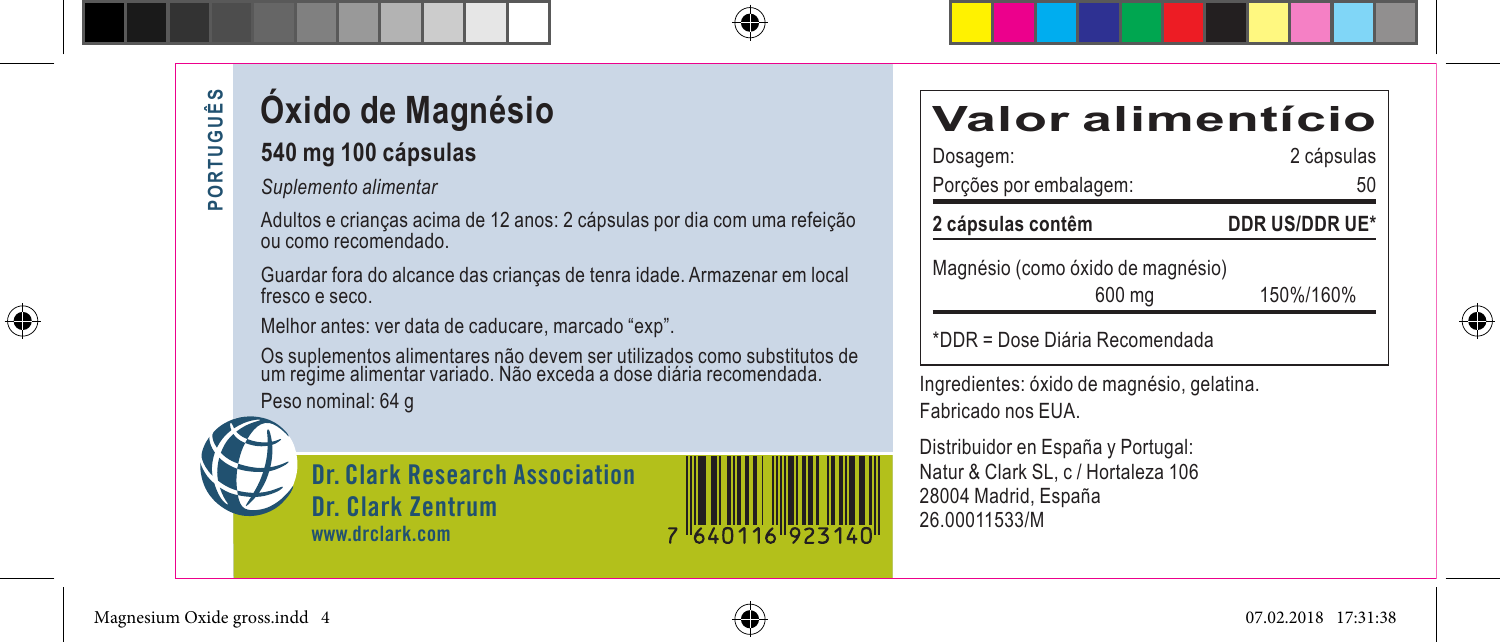# **ESPAÑOL**  ESPAÑOL

## **Óxido de Magnesio**

#### **540 mg 100 cápsulas**

*Complemento alimenticio*

Adultos y niños de más de 12 años: 2 cápsulas al día con una comida o según recomendación.

Manténgase fuera del alcance de los niños más pequeños. Almacenar en un lugar fresco y seco.

Consumir preferentemente antes de: vea fecha de caducidad, marcada "exp".

Los complementos alimenticios no deben utilizarse como sustituto de una dieta equilibrada. No superar la dosis diaria expresamente recomendada. Peso nominal: 64 g

**Dr. Clark Research Association Dr. Clark Zentrum www.drclark.com**

**Valor alimenticio**

| Dosificación:<br>Dosis por envase: | 2 cápsulas<br>50      |  |
|------------------------------------|-----------------------|--|
| 2 cápsulas contienen               | <b>CDR US/CDR UE*</b> |  |
| Magnesio (como óxido de magnesio)  |                       |  |
| 600 mg                             | 150%/160%             |  |
| *CDR = Cantidad Diaria Recomendada |                       |  |

Ingredientes: óxido de magnesio, gelatina. Fabricado en los EEUU.

Distribuidor en España y Portugal: Natur & Clark SL, c / Hortaleza 106 28004 Madrid, España 26.00011533/M



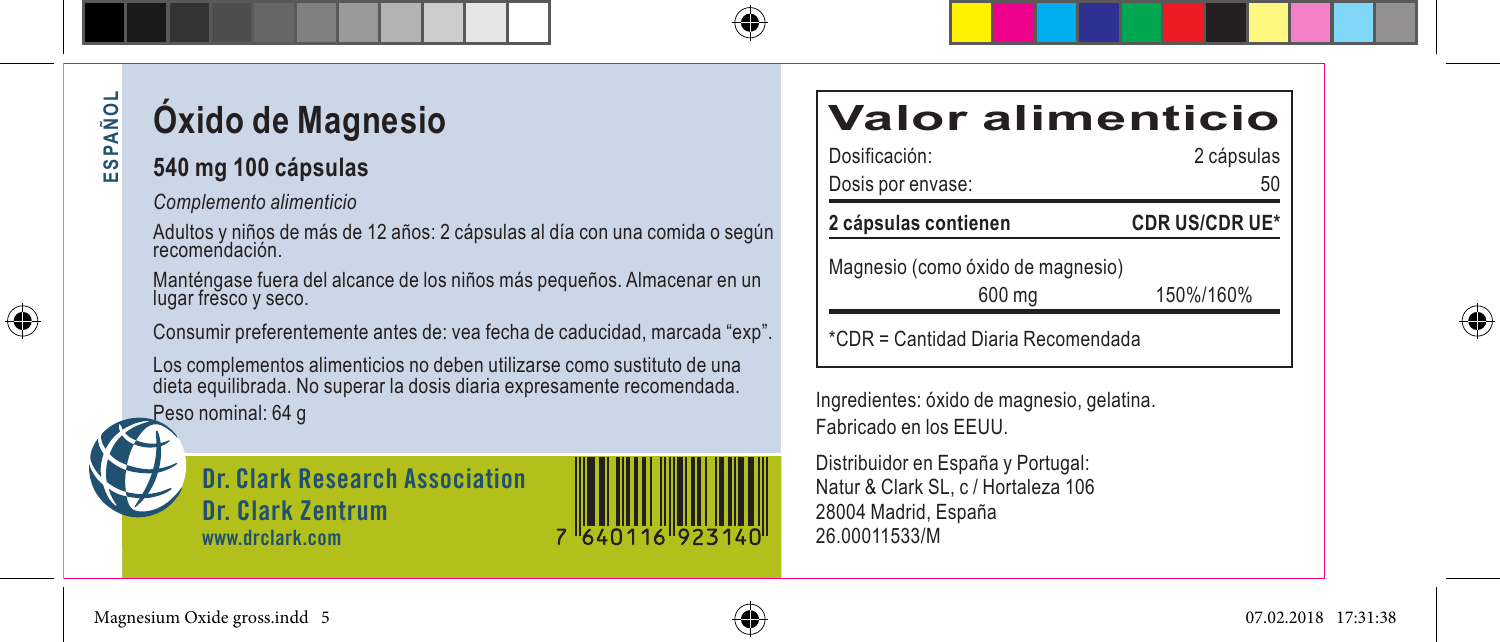$\bigoplus$ 

# **Ossido di Magnesio**

#### **540 mg 100 capsule**

*Integratore alimentare*

Adulti e bambini sopra i 12 anni: 2 capsule al giorno durante un pasto o secondo prescrizione.

Mantenere fuori dalla portata dei bambini piccoli. Conservare in luogo fresco e asciutto.

Da consumarsi entro: vedere data di scadenza, indicata "exp".

Gli integratori alimentari non vanno intesi come sostituto di una dieta variata. Non eccedere la dose giornaliera raccomandata.

Peso nominale: 64 gr





Svizzera

### **Valore alimentare**

| Posologia:<br>Dosi per contenuto:                                                                   | 2 capsule<br>50       |
|-----------------------------------------------------------------------------------------------------|-----------------------|
| 2 capsule contengono                                                                                | <b>RDA US/RDA UE*</b> |
| Magnesio (come ossido di magnesio)<br>600 mg                                                        | 150%/160%             |
| *RDA = Razione Giornaliera Raccomandata                                                             |                       |
| Ingredienti: ossido di magnesio, gelatina<br>Fabbricato negli Stati Uniti                           |                       |
| Agente esclusivo Italia:<br>Dr. Clark Service di Marina Cosati<br>Via Montarinetta 1<br>6900 Luaano |                       |



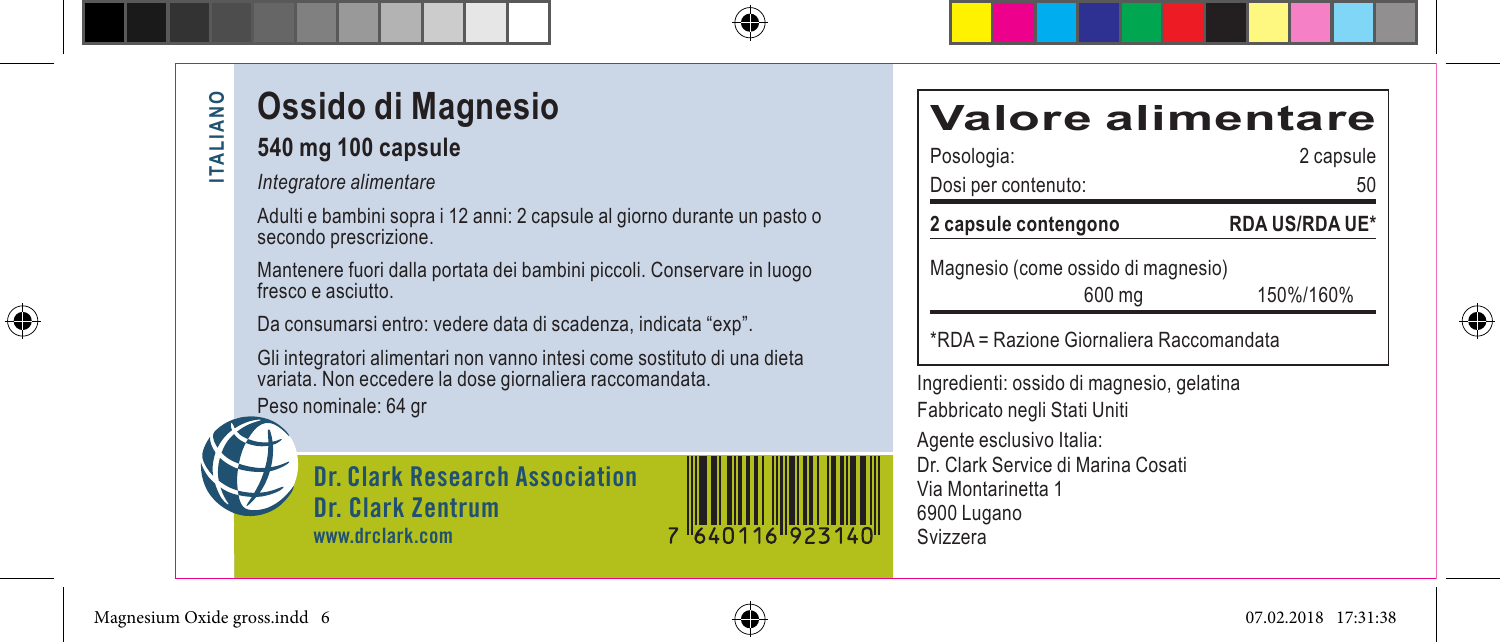#### **Oxyde de Magnésium** FRANÇAIS **FRANÇAIS 540 mg 100 capsules**

#### *Complément Alimentaire*

Adultes et enfants de 12 ans ou plus: 2 capsules par jour avec un repas ou selon recommandation.

Tenir hors de la portée des jeunes enfants. À conserver dans un endroit frais et sec.

À consommer de préférence avant: voir date de péremption, marquée "exp".

Les compléments alimentaires ne doivent pas être utilisés comme substituts d'un régime alimentaire varié. Ne pas dépasser la dose journalière indiquée.



⊕

Poids nominal: 64 g.

**Dr. Clark Research Association Dr. Clark Zentrum www.drclark.com**

### **Valeur nutritionnelle**

| Dose recommandée:<br>Nombre de doses rec. par boîte: | 2 capsules<br>50 |  |
|------------------------------------------------------|------------------|--|
| 2 capsules contiennent                               | AJR US/AJR UE*   |  |
| Magnésium (en tant que oxyde de magnésium)           |                  |  |
| 600 mg                                               | 150%/160%        |  |
| *AJR = Apport Journalier Recommandé                  |                  |  |

Ingrédients: oxyde de magnésium, gélatine. Fabriqué aux États-Unis. Distribution en Europe: Dr. Clark Zentrum Limited, 152 Naxxar Road #7, SGN 9030 San Gwann, Malta.